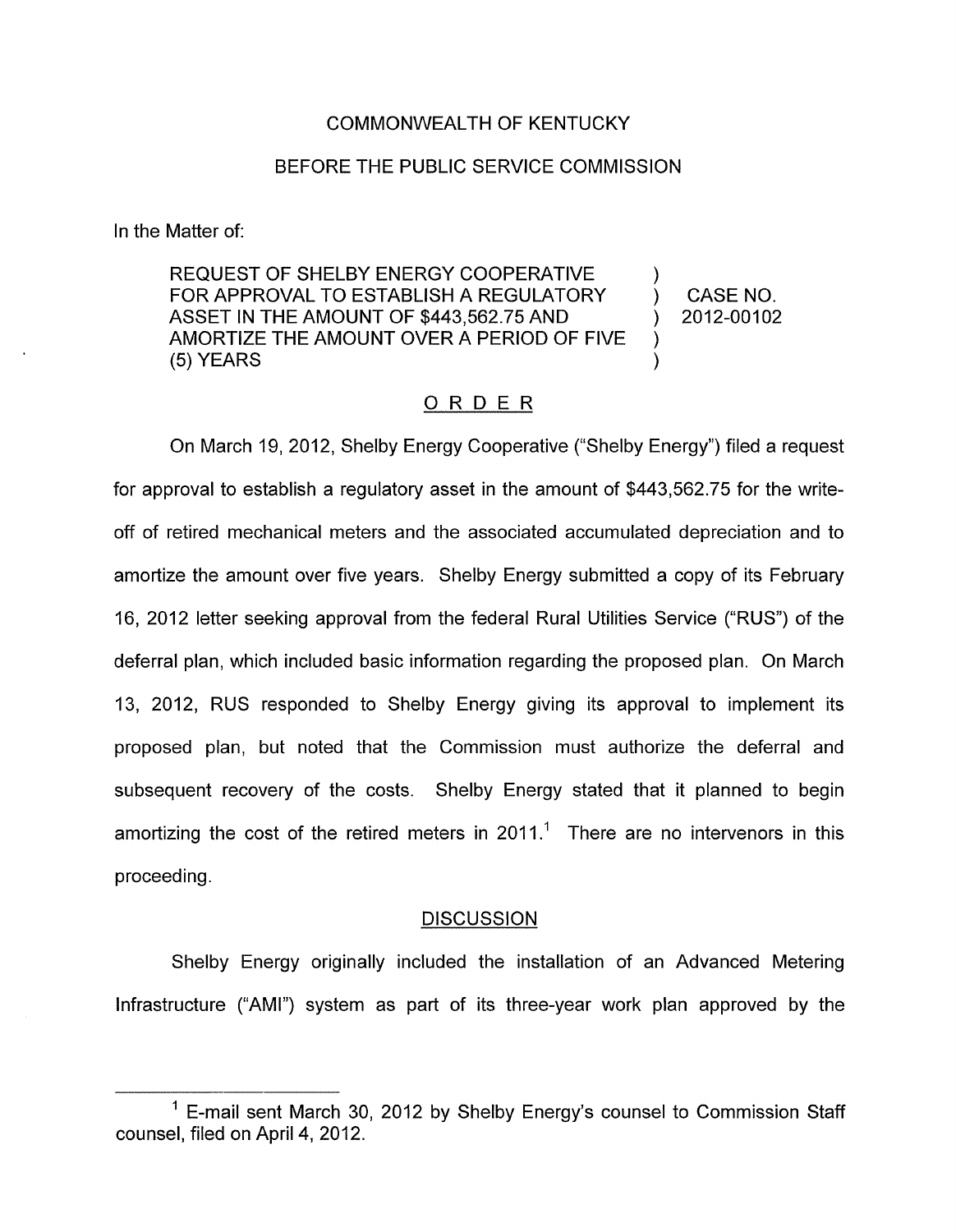Commission in Case No. 2010-00244.<sup>2</sup> In conjunction with its AMI program, Shelby Energy now proposes to write off the cost of the meters that are being retired and the associated accumulated depreciation, which, absent the creation of a regulatory asset, would cause it to incur a one-time expense of \$443,562.75. Shelby Energy states that it is of the opinion that the large write-off created by the retirement should not be expensed in one year since it is a result of years of accumulating meters and is a premature retirement of its existing meters. Since it maintains accumulated depreciation for total distribution plant and not at the individual plant level, Shelby Energy applied the ratio of the cost of the meters to be retired to total distribution plant to the accumulated depreciation on distribution plant total to arrive at the accumulated depreciation associated with the retired meters.

Shelby Energy provided the following proposed accounting entry to retire the meters:

| DR Acct. 108.60, Accumulated Depreciation      | \$97,367.43  |
|------------------------------------------------|--------------|
| DR Acct. 186.50, Deferred Debit Meters Retired | \$443,562.75 |
| CR Acct. 370.00, Meters                        | \$540,930.18 |

Shelby Energy explains that it plans to amortize the loss of \$443,562.75 over five years, which will reduce its margins by \$88,712.55 each year. Shelby Energy chose five years because a period less than five years would have too dramatic of an effect on margins and a period greater than five years would have the same effect as amortizing the old meters and recording depreciation on the new meters in the same time period, resulting in a doubling of expenses. The accounting entry proposed by Shelby Energy for the annual amortization is:

 $2$  Case No. 2010-00244, Application of Shelby Energy Cooperative, Inc. for a Certificate of Public Convenience and Necessity for its 2010-2014 Construction Work Plan (Ky. PSC Aug. 3, 2011).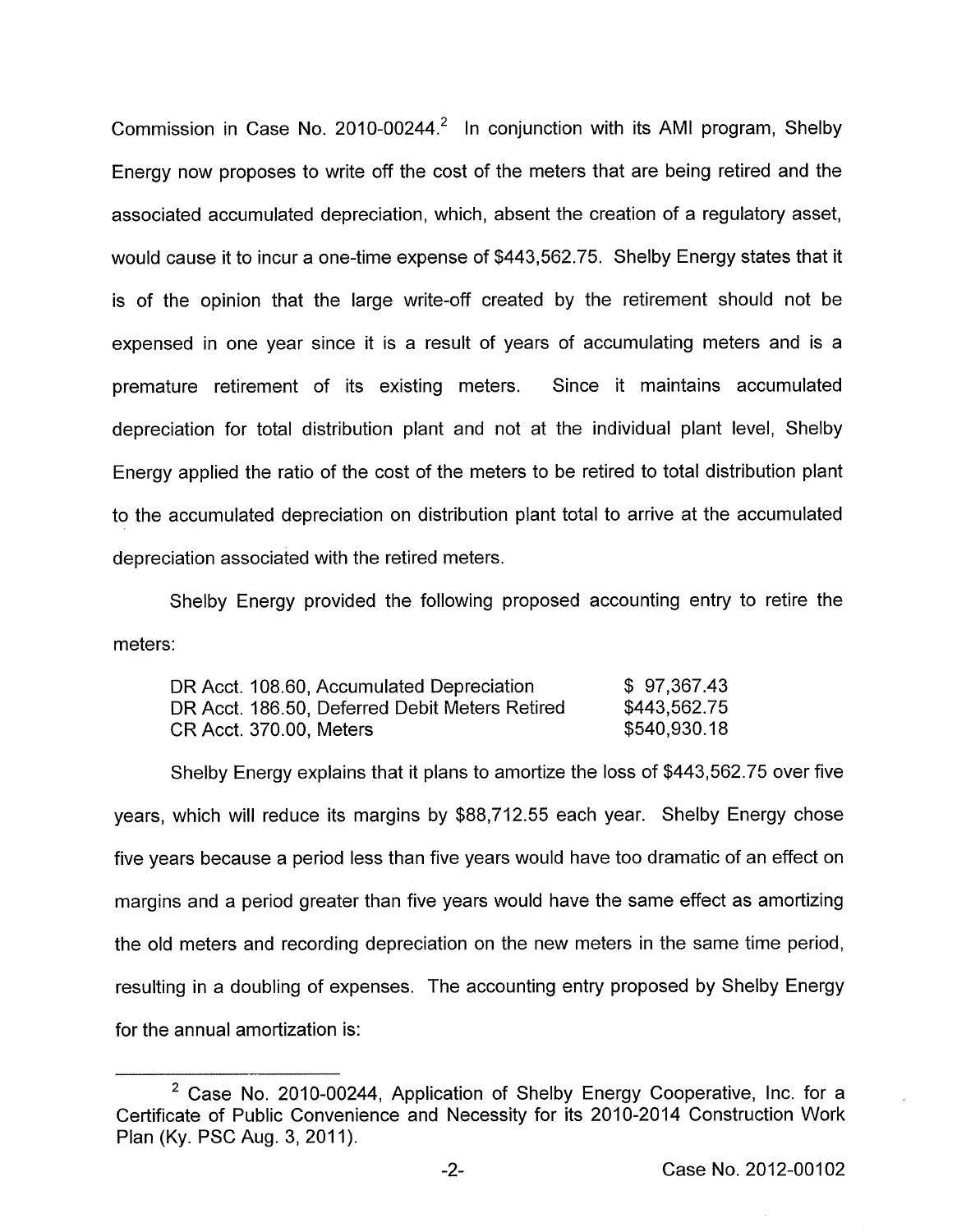| DR Acct. 407.00, Amortization of Property Losses | \$88,712.55 |
|--------------------------------------------------|-------------|
| CR Acct. 186.50, Deferred Debit Meters Retired   | \$88,712.55 |

The deferral of the cost resulting from the retirement of the mechanical meters will have the effect of reducing Shelby Energy's margins by \$88,712.55 in each year of the five-year amortization period, rather than reducing its margins by \$443,562.75 in one calendar year for the full amount of the retired meter write-off.

### ANALYSIS

A regulatory asset is created when a rate-regulated entity is authorized by its regulator to capitalize an expenditure that would be recorded as a current expense under traditional accounting rules. The reclassification of an expense as a capital item allows the regulated entity the opportunity to request recovery of the cost in future rates. The authority for establishing regulatory assets arises under the Commission's plenary authority to regulate utilities under KRS 278.040 and its authority to establish a system of accounts for utilities under KRS 278.220. Historically, the Commission has exercised its discretion to approve the creation of a regulatory asset when a utility has incurred: (1) an extraordinary, nonrecurring expense which could not have reasonably been anticipated or included in the utility's planning; (2) an expense resulting from a statutory or administrative directive; (3) an expense in relation to an industry-sponsored initiative; or (4) an extraordinary or nonrecurring expense that, over time, will result in savings that fully offset the cost.<sup>3</sup>

The basis for Shelby Energy's request to establish a regulatory asset is our decision in Case No. 2010-00244 which granted Shelby a Certificate of Public

<sup>&</sup>lt;sup>3</sup> Case No. 2008-00436, The Application of East Kentucky Power Cooperative, Inc. for an Order Approving Accounting Practices to Establish a Regulatory Asset Related to Certain Replacement Power Costs Resulting From Generation Forced Outages (Ky. PSC Dec. 23, 2008).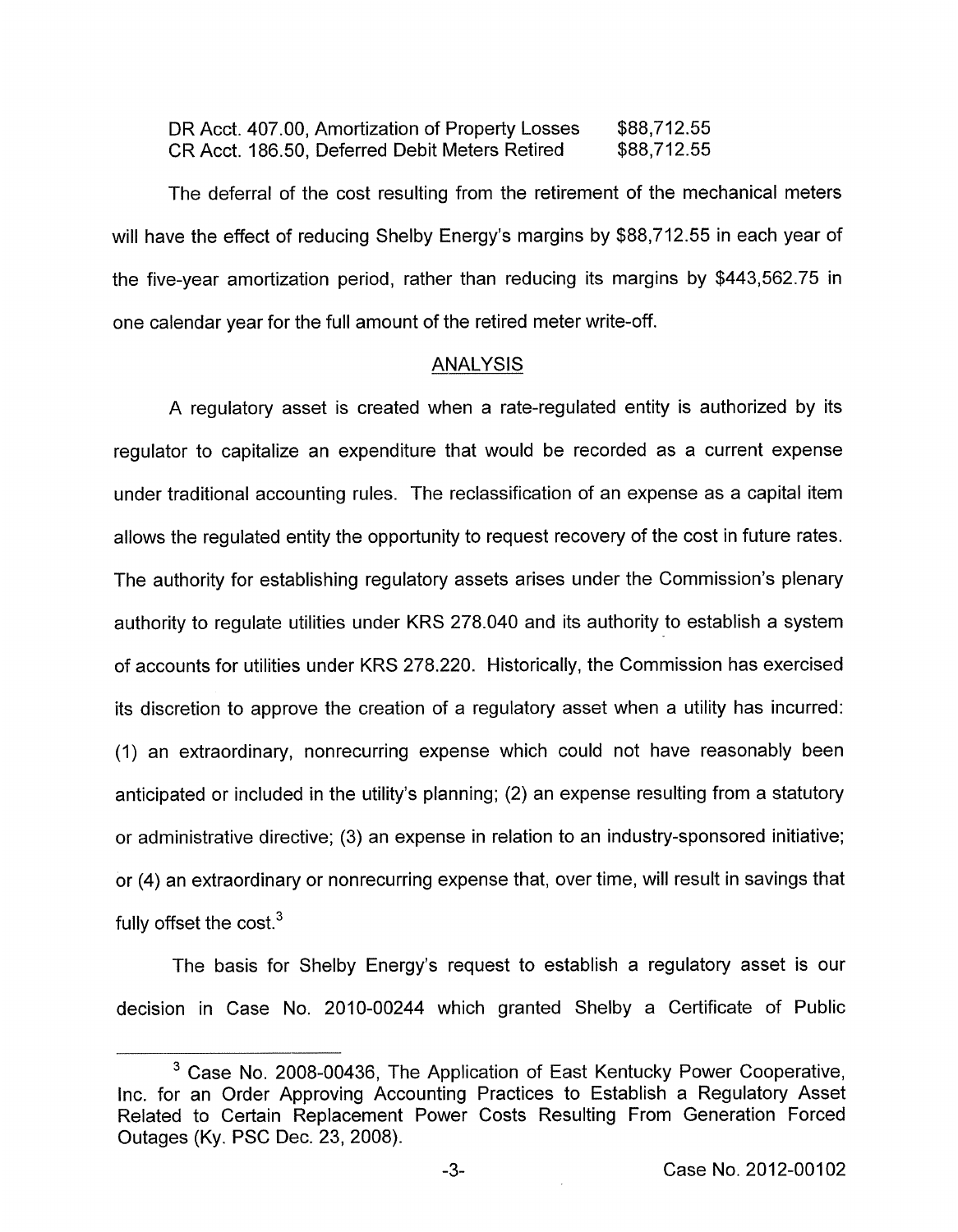Convenience and Necessity for the replacement of all of its existing mechanical meters with an AMI system. That decision was based, in part, on the results of a break-even analysis performed by Shelby Energy which demonstrated that its net operating costs with the AMI system would be less than the costs it would incur if it continued to operate with mechanical meters.

In this instance, we find that Shelby Energy's request clearly reflects its understanding that, almost by definition, replacing all of its single-phase mechanical meters with an AMI system will necessitate the retirement of the meters being replaced and will trigger the attendant requirements of properly accounting for those retirements. We also find that the break-even analysis performed by Shelby Energy supports the creation of a regulatory asset pursuant to item (4) of the criteria established by the Commission, as listed on page 3. While the Commission finds it reasonable to permit Shelby Energy to establish the requested regulatory asset, the issue of rate recovery is not before the Commission at this time. Accordingly, it will be Shelby Energy's responsibility, if it files a base rate application during the period over which it plans to amortize the undepreciated cost of the retired meters, to demonstrate that the recovery of the unamortized amount and the amortization period are reasonable.

### FINDINGS AND ORDERS

The Commission, having considered the evidence of record and being otherwise sufficiently advised, finds that Shelby Energy's request for authority to record the retired meter write-off as a regulatory asset is reasonable and should be approved. The Commission finds that, for accounting purposes, the amortization of the regulatory asset beginning with the 2011 financial statements is reasonable and should be approved.

**-4-** Case No. 2012-00102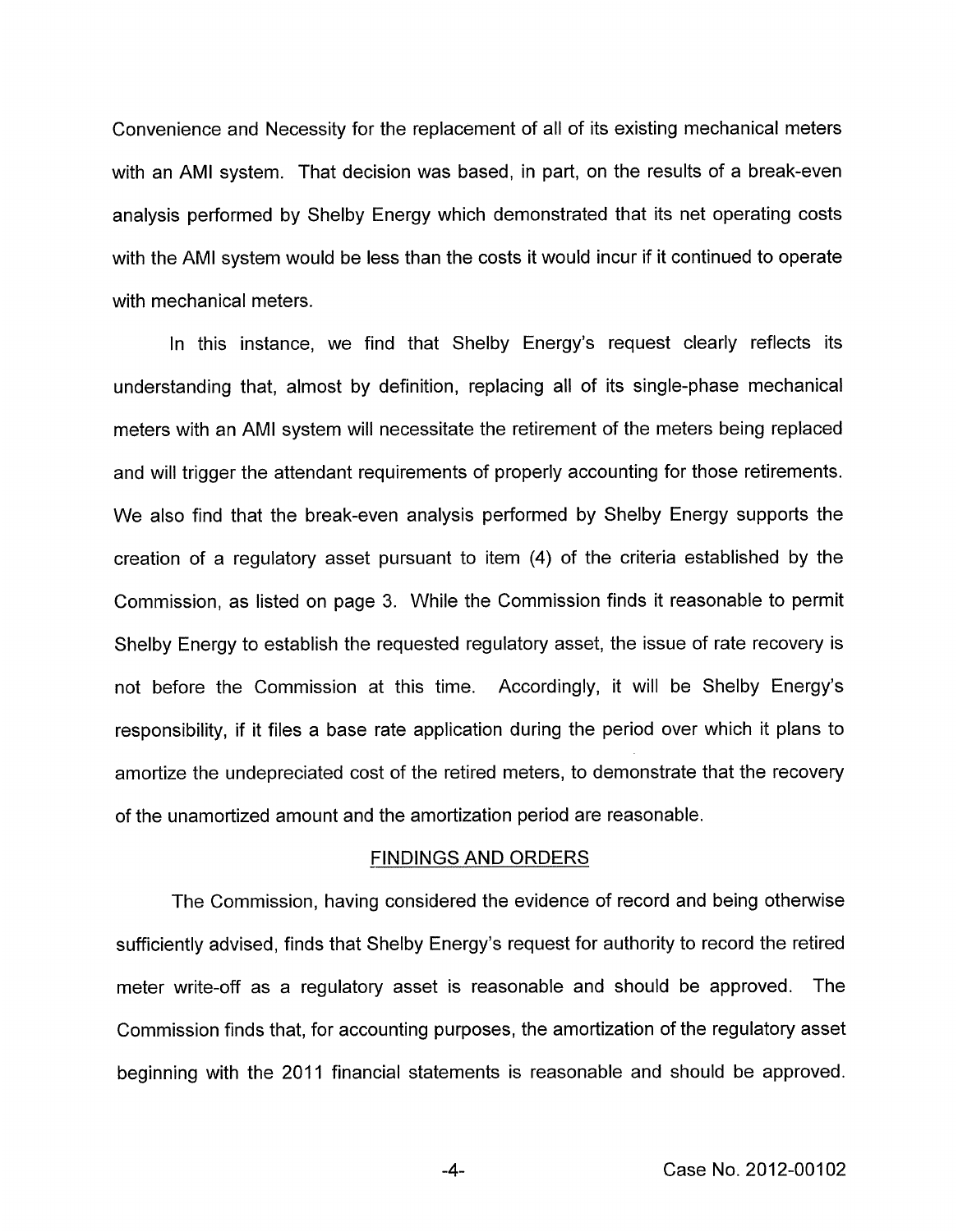Any issue relating to recovery of the amortization in rates will be considered if raised by Shelby Energy in its next rate case.

IT IS THEREFORE ORDERED that:

1. Shelby Energy's request to establish a regulatory asset account to record the retired meter write-off is approved as proposed for accounting purposes only.

2. Shelby Energy shall record its retired meter write-off as a regulatory asset in conformance with the provisions of its application.

**3.** Shelby Energy's request to amortize the regulatory asset over five years is approved for accounting purposes only, with the first year's amortization to be recorded in its 2011 financial statements.

By the Commission



**ATT** .- **Director** 

Case No. 2012-00102